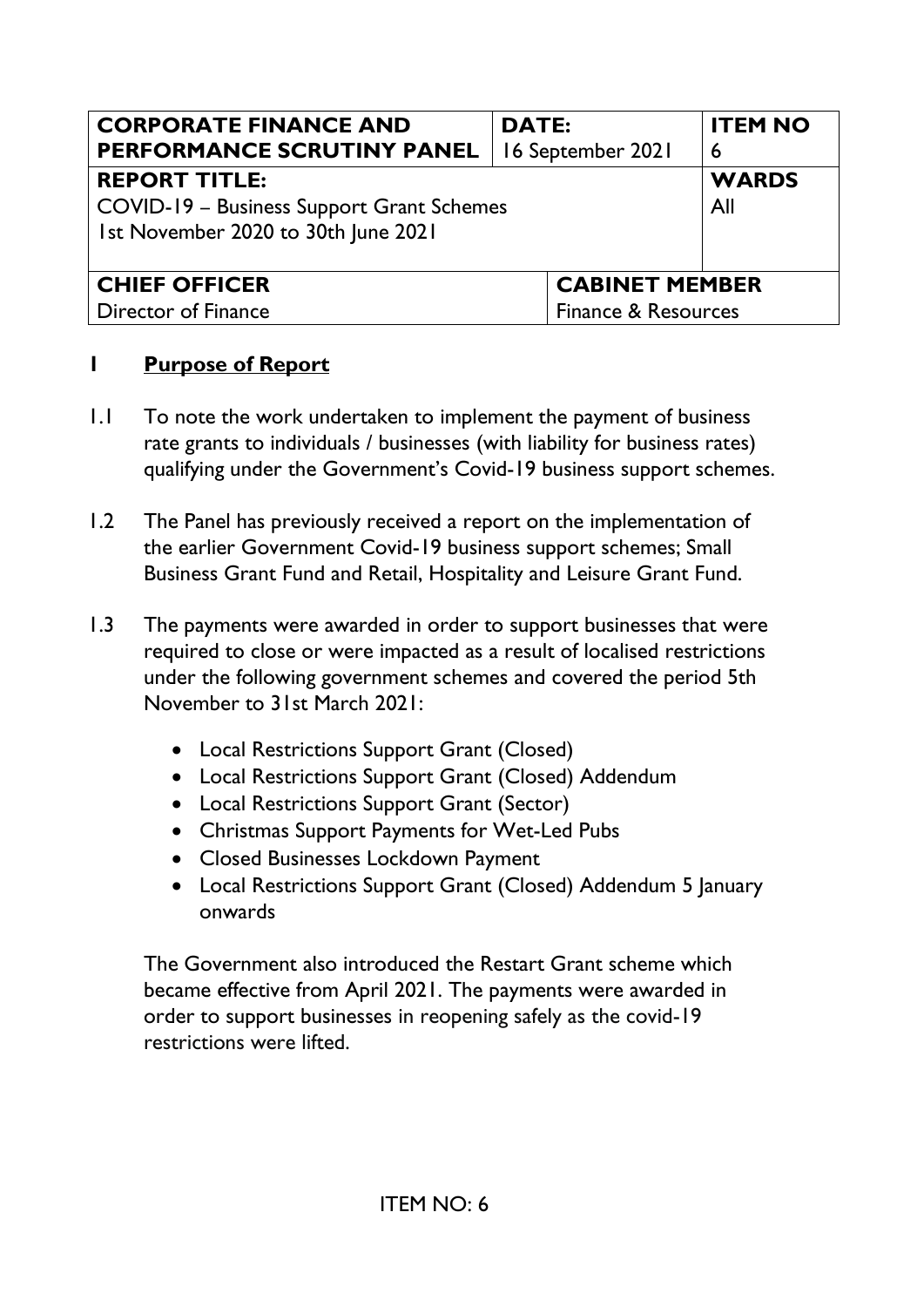# **2. Links to Royal Greenwich high level objectives**

- 2.1 This report relates to the Royal Borough's agreed high-level objectives as follows:
	- Continue to achieve excellence and good governance in the management of public finances

# **3 Background**

- 3.1 In response to the ongoing Covid-19 pandemic the government announced a range of measures aimed at providing support to vulnerable individuals, employees and businesses.
- 3.2 Part of the response was the provision of business rates grants. A clear message was provided that it was essential for the survival of many local businesses that the Royal Borough provided this support and awarded the grants to businesses as soon as possible.
- 3.3 The Royal Borough received an assurance that the Government would meet the cost of the grant payments in full, including the cost burden incurred in implementation and management of the scheme.
- 3.4 Whilst the Government issued broad guidelines for each of the schemes it was for each local authority to design and implement its own processes and procedures in order to administer the schemes.
- 3.5 The Panel received a previous report on the implementation of the initial Covid-19 business support schemes that were introduced at the beginning of lockdown at its meeting of 7th October 2020.
- 3.6 This report is presented to provide Members with similar information in relation to the subsequent Covid-19 business support schemes where the Royal Borough awarded grant payments to individuals / businesses (with liability for business rates).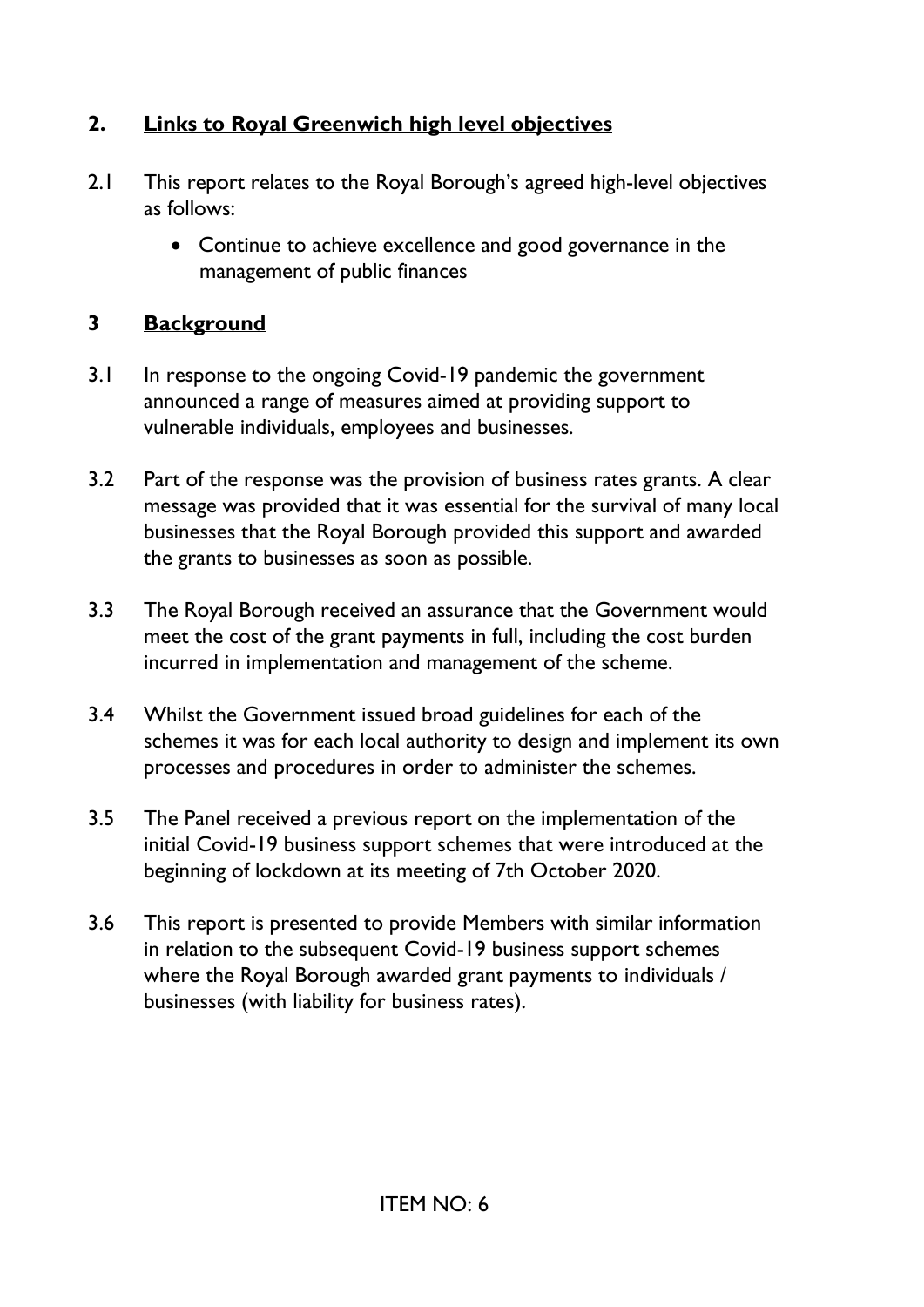## **4 The Schemes**

- 4.1 Similar to the previous business support schemes implemented by the Business Rates Team, the application process in respect of each of the subsequent schemes was online via the Royal Borough's website.
- 4.2 The Business Rates Team identified individuals / businesses that were eligible to apply for each scheme as they became available and ensured that the individuals / businesses were notified of the scheme and how to submit an applicant via the Royal Borough's website.
- 4.3 It is fair to say that the number of schemes and the associated qualifying criteria added a significant degree of complication to an already difficult workload for the Business Rates Team.
- 4.4 There were other grant schemes administered during this time, the Local Restrictions Support Grant (Open) and the Additional Restrictions Grant, however these allowed for the Royal Borough to use some discretion in relation to the amounts and recipients.
- 4.5 Given the discretionary nature of these grants, these schemes were managed by colleagues in the Directorate of Regeneration, Enterprise and Skills. A separate item in relation to these schemes is included elsewhere on the agenda for this meeting.
- 4.6 The schemes administered by the Business Rates Team in Finance are detailed in table 1 overleaf. All of these schemes were 'mandatory' in nature in that the parameters and qualifying conditions were set by Government and were linked to the specific nature of the business being provided and the business being liable to pay business rates to the Royal Borough.
- 4.7 The Restart Grant scheme which began in April 2021 was also mandatory in nature but in design further divided businesses into two separate strands.
- 4.8 Strand One, representing eligible businesses in the non-essential retail sector, who may be entitled to a single grant payment of up to £6,000 and Strand Two, representing eligible businesses in the hospitality, accommodation, leisure, personal care and gym sectors who may be entitled to a single grant payment of up to £18,000.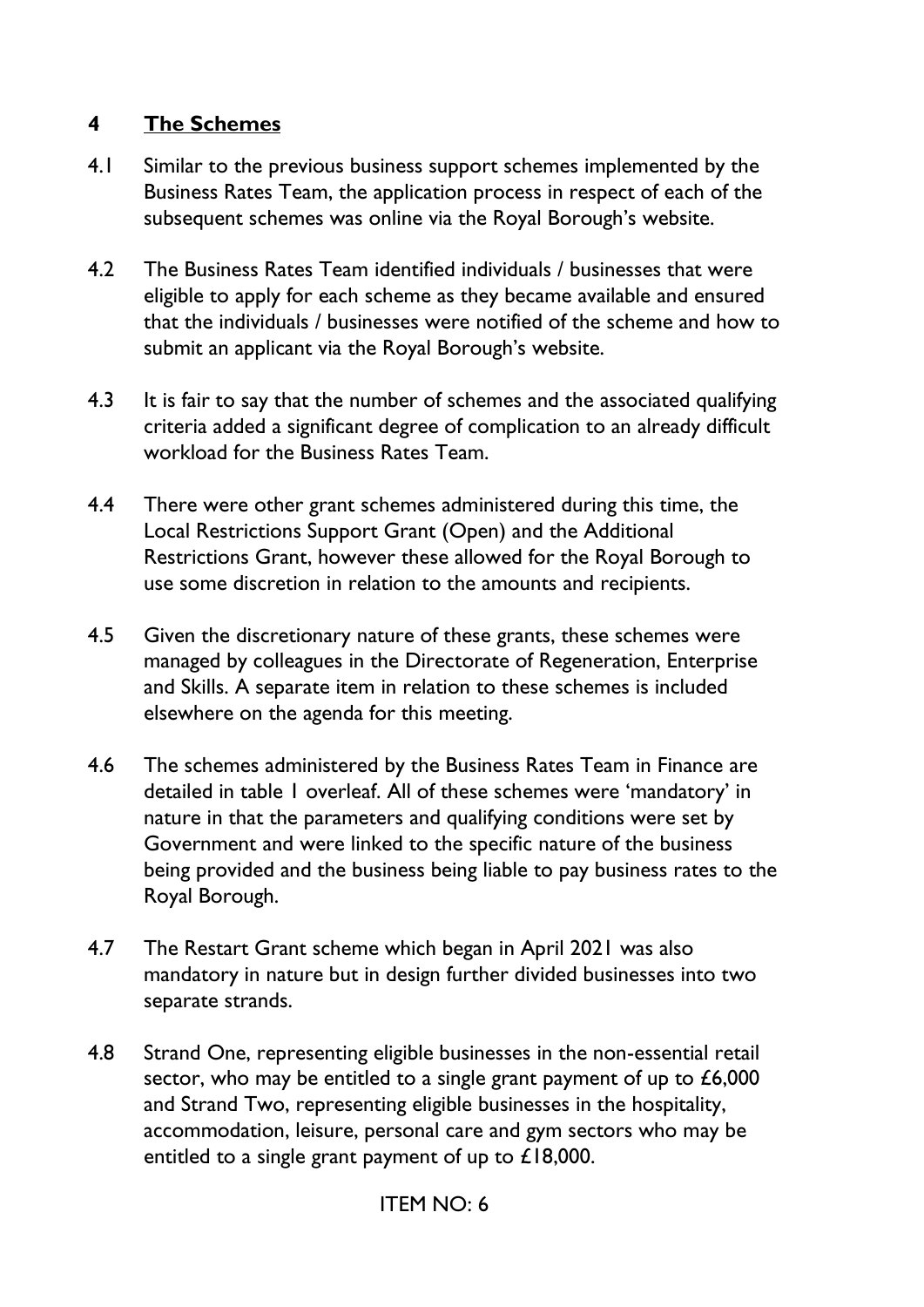*Table 1 – Business Support Schemes administered by the Business Rates Team* 

| <b>Business Grant Support</b><br><b>Scheme</b>                                    | <b>Period Covered</b>                                                                  |
|-----------------------------------------------------------------------------------|----------------------------------------------------------------------------------------|
| <b>Local Restrictions Support Grant</b><br>(Closed) Addendum                      | 5th November to 2nd December<br>2020                                                   |
| <b>Local Restrictions Support Grant</b><br>(Closed)                               | 16th December 2020 to 19th<br>December 2020                                            |
| <b>Local Restrictions Support Grant</b><br>(Closed) Addendum Tier 4               | 20th December 2020 to<br>4th January 2021                                              |
| <b>Local Restrictions Support Grant</b><br>Sector                                 | 1st November 2020 to 4th<br>November 2020 & 3rd December<br>2020 to 15th December 2020 |
| Closed Business Lockdown Payment                                                  | 5th January 2021 to 31st March 2021                                                    |
| Christmas Support Payment for<br>wet-led pubs                                     | 2nd December 2020 to 29th<br>December 2020                                             |
| <b>Local Restrictions Support Grant</b><br>(Closed) Addendum 5 January<br>onwards | 5th January 2021 to<br>31st March 2021                                                 |
| <b>Restart Grant</b>                                                              | 1st April 2021 to 30th June 2021                                                       |

*Local Restriction Support Grant (Closed) Addendum* 

4.9 Grants were paid to individuals / businesses liable to pay business rates that had to close because of government restrictions during the national lockdown from 5th November to 2nd December 2020. This included non-essential retail, leisure, personal care, sports facilities and hospitality businesses. Grant amounts were dependent on the rateable value of the business premises and were calculated by the government:

| Table 2 - Grant amounts Local Restrictions Support Grant (Closed) Addendum |  |  |  |
|----------------------------------------------------------------------------|--|--|--|
|----------------------------------------------------------------------------|--|--|--|

| <b>Rateable Value</b>                             | <b>Grant amount</b> |
|---------------------------------------------------|---------------------|
| Rateable value of below £15,001                   | £1,334              |
| Rateable value of between $£15,001$ to<br>£50,999 | £2,000              |
| Rateable value of over £50,999                    | £3,000              |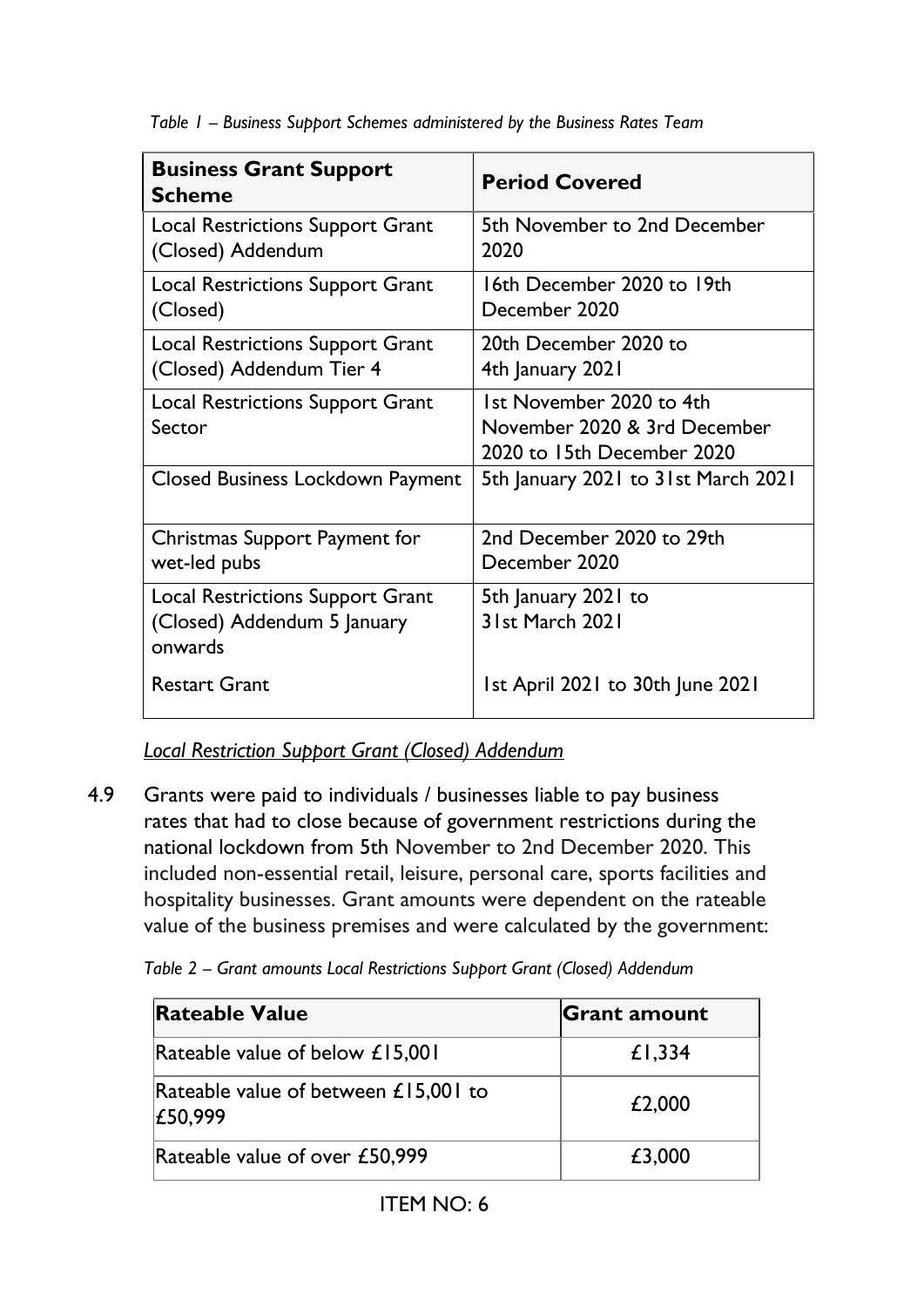## *Local Restriction Support Grant (Closed)*

- 4.10 Grants were paid to individuals / businesses liable to pay business rates that had to close because of government restrictions under Tier 3, Tier 4 and national lockdown restrictions. This included non-essential retail, leisure, personal care, sports facilities and hospitality businesses.
- 4.11 The amount of grant awarded was ordinarily calculated by the Government using a 14 day or 28 day qualifying period and grant payments would represent an amount in relation to whichever qualifying period was determined.
- 4.12 However, in this instance, the Royal Borough similar to London as a whole entered Tier 3 restrictions on 16th December 2020 and entered Tier 4 restrictions on 20th December 2020.
- 4.13 In the circumstances, the grants awarded under this scheme were subject to pro-rata calculations based on the dates of entry and exit from Tier 3 restrictions.

| <b>Rateable Value</b>                             | <b>Grant amount</b> |
|---------------------------------------------------|---------------------|
| Rateable value of below £15,001                   | £190.57             |
| Rateable value of between $£15,001$ to<br>£50,999 | £285.71             |
| Rateable value of over £50,999                    | £428.57             |

*Table 3 – Grant amounts Local Restrictions Support Grant (Closed) (16.12.20 -19.12.20)* 

*Local Restriction Support Grant (Closed) Addendum Tier 4* 

- 4.14 Grants were paid to individuals / businesses liable to pay business rates that had to close because of government restrictions under Tier 3, Tier 4 and national lockdown restrictions. This included non-essential retail, leisure, personal care, sports facilities and hospitality businesses.
- 4.15 The Royal Borough entered Tier 4 restrictions on 20th December 2020 with national lockdown restrictions commencing on 5th January 2021. The amount of grant to be awarded was again subject to pro-rata calculations based on the dates of entry and exit from Tier 4 restrictions.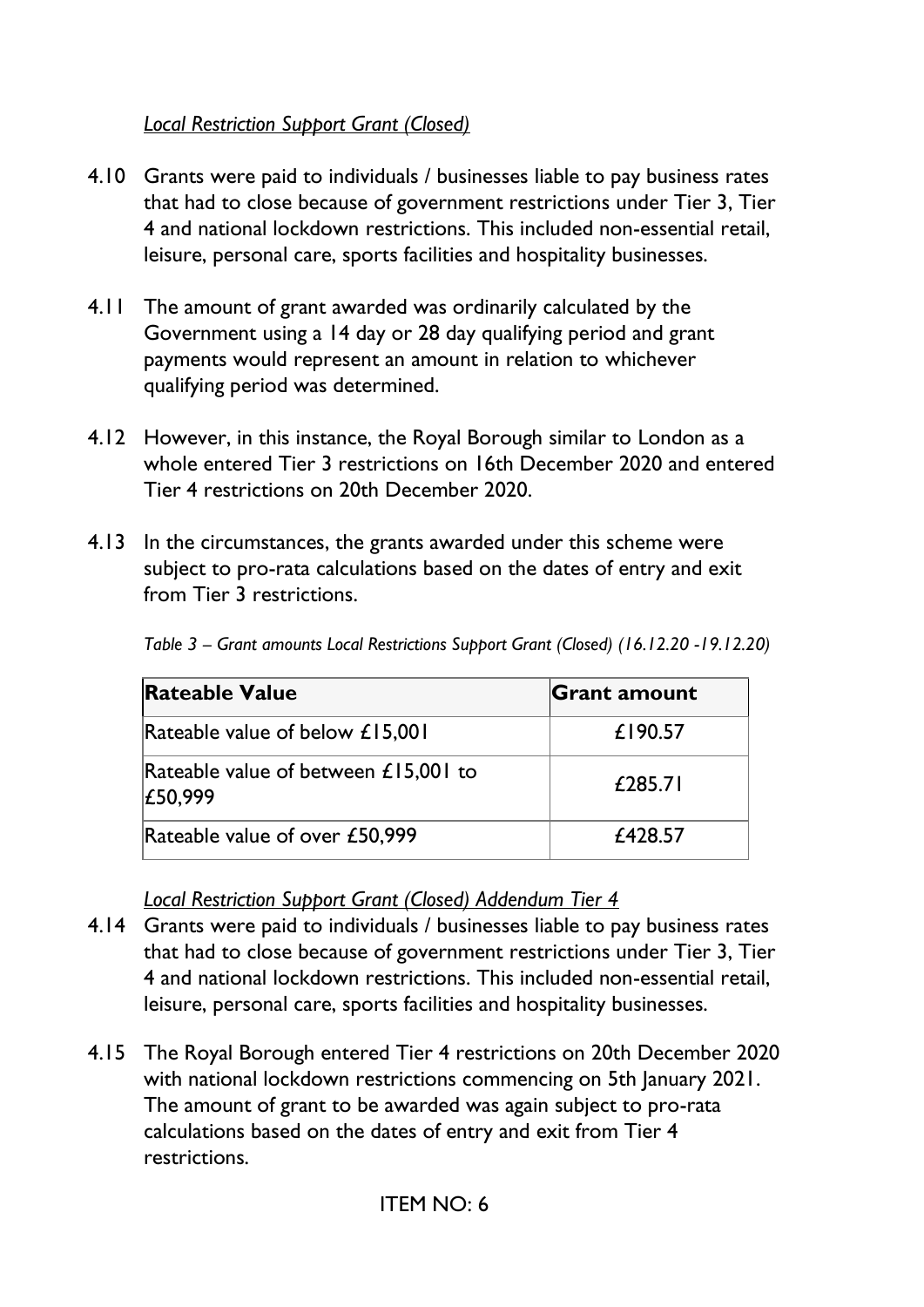*Table 4 – Grant amounts Local Restrictions Support Grant (Closed) Addendum (20.12.20 – 04.01.21)*

| <b>Rateable Value</b>                             | <b>Grant amount</b> |
|---------------------------------------------------|---------------------|
| Rateable value of below £15,001                   | £762.29             |
| Rateable value of between $£15,001$ to<br>£50,999 | £1,142.86           |
| Rateable value of over £50,999                    | £1,714.29           |

*Local Restriction Support Grant (Closed) Addendum 5 January onwards* 

- 4.16 Grants were paid to individuals / businesses liable to pay business rates that had to close because of government restrictions under national lockdown restrictions. This included non-essential retail, leisure, personal care, sports facilities and hospitality businesses.
- 4.17 The amount of grant to be awarded under this part of the scheme were based on the standard government grant award calculations using the 14 day / 28-day periods of entitlement. However, in the circumstances, there were separate periods of entitlement awarded, initially a period of 6 weeks was calculated (this brought the calculation in line with the formal government lockdown review dates and the set 14 / 28-day periods of calculation).
- 4.18 After the initial period covering 5th January 2021 to 15th February 2021 a subsequent further period covering 16th February 2021 up to the end of the financial year on 31st March 2021 was also awarded under this grant scheme. The amounts awarded in respect of the latter period were increased slightly on a pro-rata basis given the slightly longer period covered.

| <b>Rateable Value</b>                             | Grant amount |
|---------------------------------------------------|--------------|
| Rateable value of below £15,001                   | £2,001       |
| Rateable value of between $£15,001$ to<br>£50,999 | £3,000       |
| Rateable value of over £50,999                    | £4,500       |

*Table 5 – Grant amounts Local Restrictions Support Grant (Closed) Addendum (05.01.21 – 15.02.21)*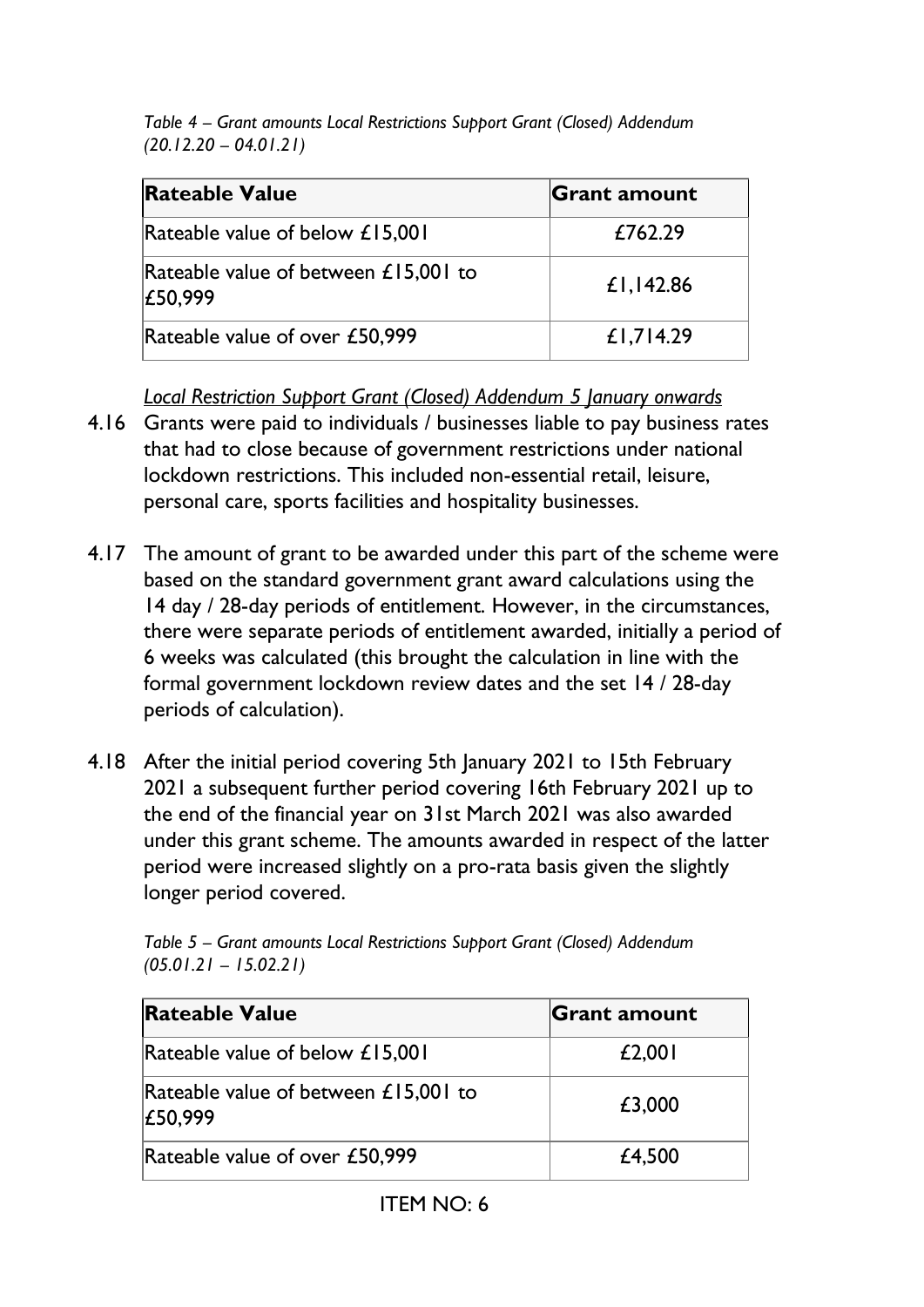*Table 6 – Grant amounts Local Restrictions Support Grant (Closed) Addendum (16.02.21 – 31.03.21)*

| <b>Rateable Value</b>                           | <b>Grant amount</b> |
|-------------------------------------------------|---------------------|
| Rateable value of below £15,001                 | £2,096              |
| Rateable value of between £15,001 to<br>£50,999 | £3,143              |
| Rateable value of over £50,999                  | $£4,7$  4           |

*Local Restriction Support Grant (Sector)* 

- 4.19 This was a mandatory scheme dedicated to nightclubs and adult entertainment venues who were liable for business rates that had to close from 23rd March 2020 and who had remained closed under the restrictions.
- 4.20 The Government asked local authorities to award grants for each 14 day period of closure from 1 November 2020. Eligibility was not backdated.
- 4.21 In this instance the Local Restrictions Support Grant (Closed) Addendum began on 5th November 2020, meaning that the (Sector) grant only covered a 4-day period from 1st November 2020 to 4th November 2020 and a subsequent period of 13 days between 3rd December 2020 up to 15th December 2020 prior to the introduction of the Local Restriction Support Grant (Closed) scheme.

| <b>Rateable Value</b>                           | <b>Grant amount</b> |
|-------------------------------------------------|---------------------|
| Rateable value of below £15,001                 | £667                |
| Rateable value of between £15,001 to<br>£50,999 | £1,000              |
| Rateable value of over £50,999                  | £1,500              |

*Table 7 – Grant amounts Local Restrictions Support Grant (Sector)*

*Christmas Support Payment for wet-led pubs*

4.22 On 1st December 2020, the Government announced the introduction of additional support over the festive period for wet-led pubs in areas under Tier 2 or 3 restrictions.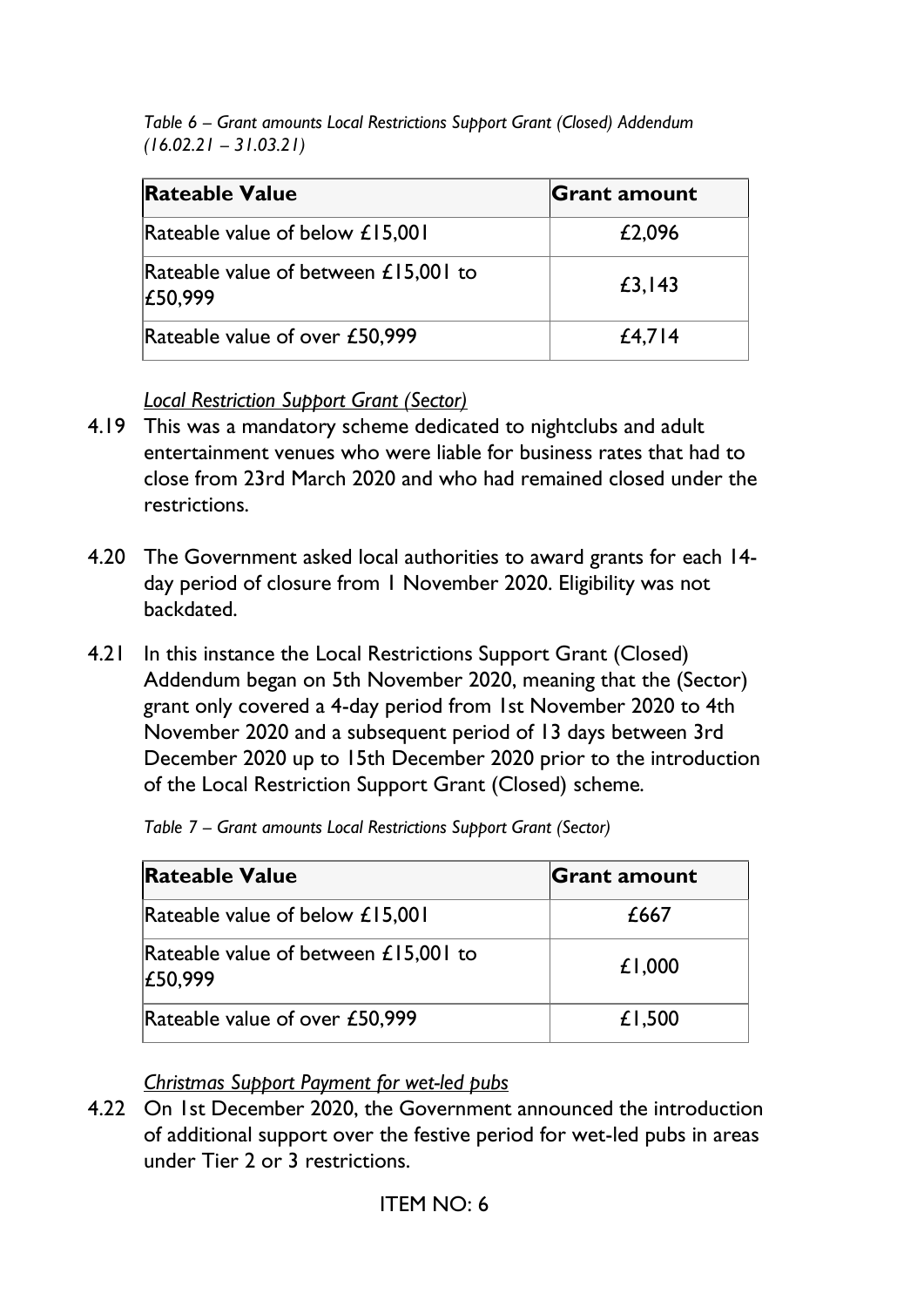- 4.23 Local authorities were tasked with administering this scheme aimed at 'wet-led' pubs. Pubs that derived over 50% of their income from food sales were not eligible to receive funding through this grant scheme.
- 4.24 The amount to be awarded was a single flat-rate grant payment of £1,000 and was to be paid to any 'wet-led' pub that was situated in a local authority area that was placed under Tier 2 or Tier 3 restrictions for all or part of the period between 2nd December 2020 and 29th December 2020.

## *Closed Business Lockdown Payment*

- 4.25 This grant was a one-off single payment available to businesses in addition to the payments made under the Local Restrictions Support Grant Scheme (Closed) Addendum Scheme.
- 4.26 Grants were paid to individuals / businesses liable to pay business rates that had to close because of the national lockdown restrictions that began on 5th January 2021.
- 4.27 The amount of grant to be awarded was calculated by the Government.

| Table 8 - Grant amounts Closed Business Lockdown Payment |  |
|----------------------------------------------------------|--|
|                                                          |  |

| <b>Rateable Value</b>                             | <b>Grant amount</b> |
|---------------------------------------------------|---------------------|
| Rateable value of below £15,001                   | £4,000              |
| Rateable value of between $£15,001$ to<br>£50,999 | £6,000              |
| Rateable value of over £50,999                    | £9,000              |

#### *Restart Grant*

- 4.28 On 3rd March 2021 the Government announced the introduction of the Restart Grant scheme. A one-off grant award to non-essential retail, hospitality, accommodation, leisure, personal care and gym businesses who were liable to pay business rates.
- 4.29 The scheme was divided into two separate strands. Strand One related to non-essential retail and was focussed on businesses offering inperson non-essential retail to the general public.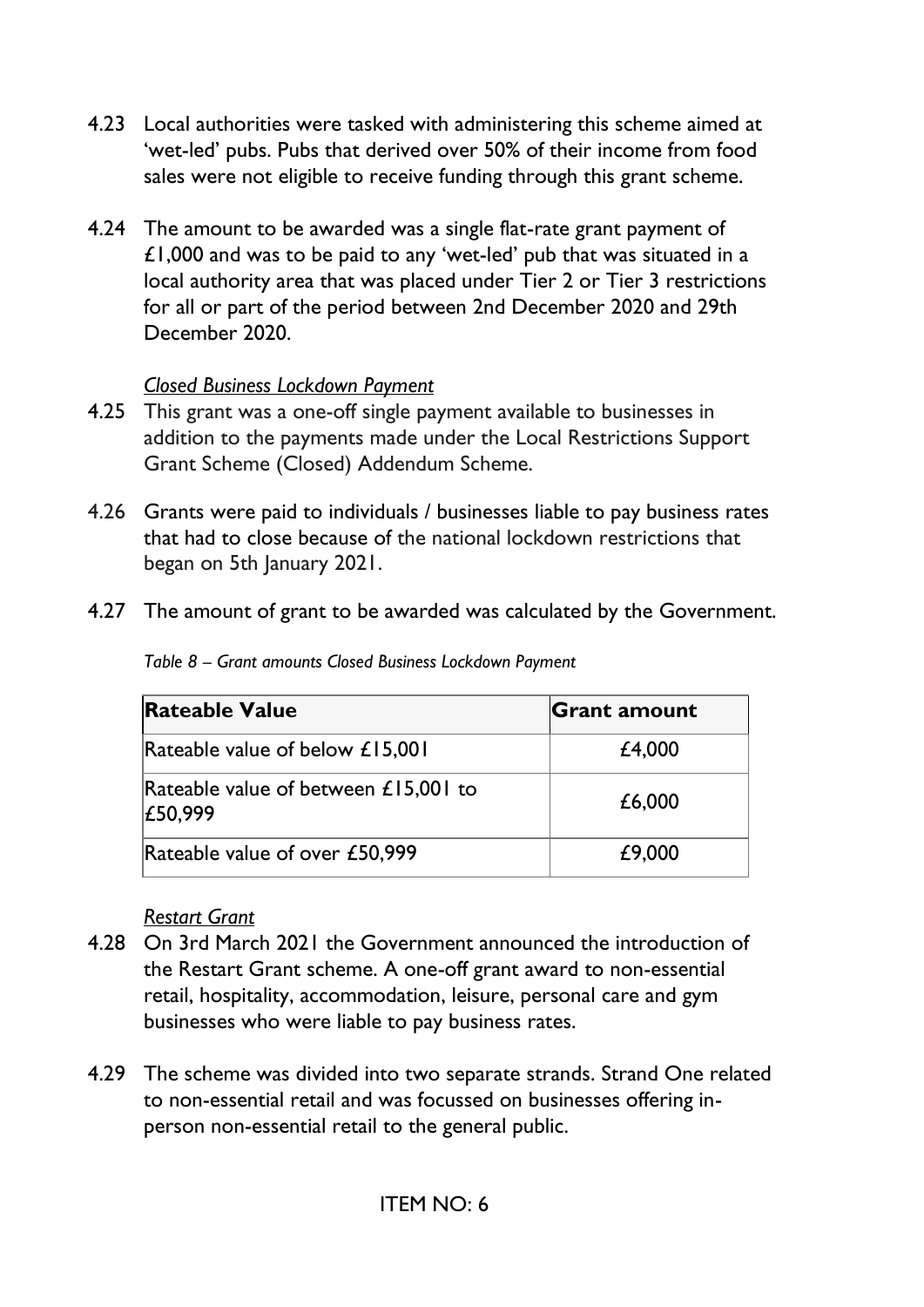4.30 The government guidance identified a number of specific businesses types that were to be excluded from the definition of non-essential retailers;

> food retailers, including food markets, supermarkets, convenience stores, corners shops, off licences, breweries, pharmacies, chemists, newsagents, animal rescue centres and boarding facilities, building merchants, petrol stations, vehicle repair and MOT services, bicycle shops, taxi and vehicle hire businesses, education providers including tutoring services, banks, building societies and other financial providers, post offices, funeral directors, laundrettes and dry cleaners, medical practices, veterinary surgeries and pet shops, agricultural supply shops, garden centres, storage and distribution facilities, wholesalers, employment agencies and businesses, office buildings, automatic car washes and mobility support shops.

| <b>Rateable Value</b>                             | <b>Grant amount</b> |
|---------------------------------------------------|---------------------|
| Rateable value of below £15,001                   | £2,667              |
| Rateable value of between $£15,001$ to<br>£50,999 | £4,000              |
| Rateable value of over £50,999                    | £6,000              |

|  | Table 9 – Grant amounts Restart Grant – Non-essential retail |
|--|--------------------------------------------------------------|
|  |                                                              |

- 4.31 Strand Two related to businesses based in the hospitality, leisure, accommodation, gyms and sports and personal care sectors.
- 4.32 The government guidance again identified a number of specific businesses types that were to be excluded from Strand Two;
	- hospitality excluded food kiosks and business whose main business was 'takeaways'.
	- leisure excluded tour and coach tour operators.
	- accommodation excluded private dwellings, education accommodation, residential homes and care homes
	- gym and sports excluded home gyms
	- personal care excluded businesses providing dental services, opticians, audiology, chiropody, chiropractors and other medical / health services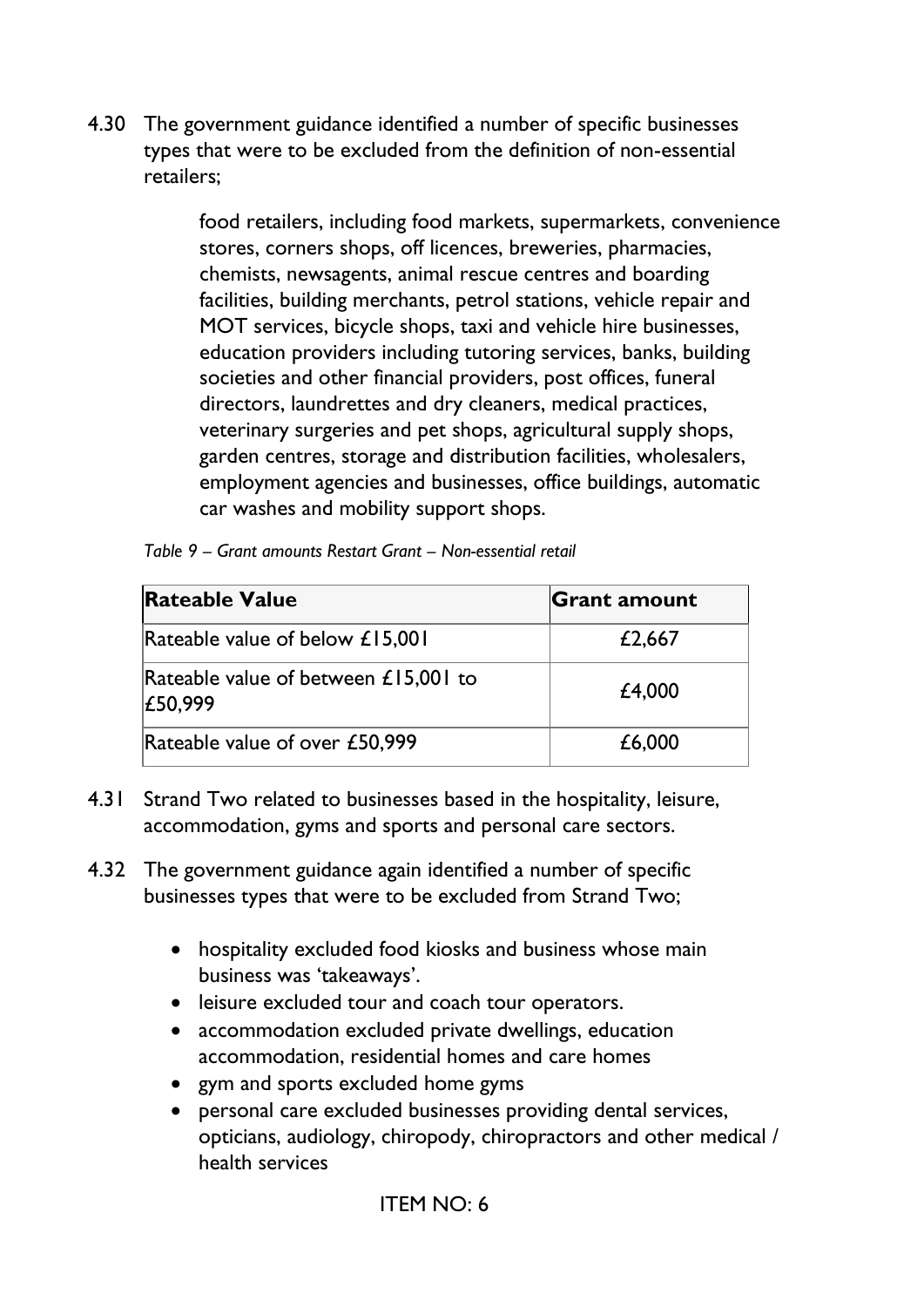*Table 10 – Grant amounts Restart Grant – hospitality, accommodation, leisure, personal care and gym sectors* 

| <b>Rateable Value</b>                             | <b>Grant amount</b> |
|---------------------------------------------------|---------------------|
| Rateable value of below £15,001                   | £8,000              |
| Rateable value of between $£15,001$ to<br>£50,999 | $\vert$ £12,000     |
| Rateable value of over £50,999                    | $\mathsf{E}$ 18,000 |

## **5 Grants awarded**

- 5.1 The Government provided the Royal Borough with funding to deliver all of the schemes identified in this report.
- 5.2 The Government have also stated that they will provide additional burden funding to the Royal Borough in relation to the costs incurred in administering the schemes locally on behalf of the government.
- 5.3 The table overleaf provides a breakdown of the number and value of grants awarded under each scheme.
- 5.4 In all of the schemes administered by the Business Rates Team the start of each process began with estimating how many eligible businesses there may be based on the qualification requirements for each scheme.
- 5.5 Given the nature of business rates and the description of properties these can only ever be estimates. The official description of a property is set by the Valuation Office Agency and not the Royal Borough. Likewise, the description of a property can only be amended by the Valuation Office Agency.
- 5.6 As a result there will be business premises for example that may have a formal description as '*shop and premises*' where the description has not been amended officially even though the use of the premises in reality may have changed.
- 5.7 Whilst in the majority of cases this did not represent an issue given that retail and in person footfall was a key criterion of most of the schemes, this was a potential issue when it came to the awarding of Restart Grants.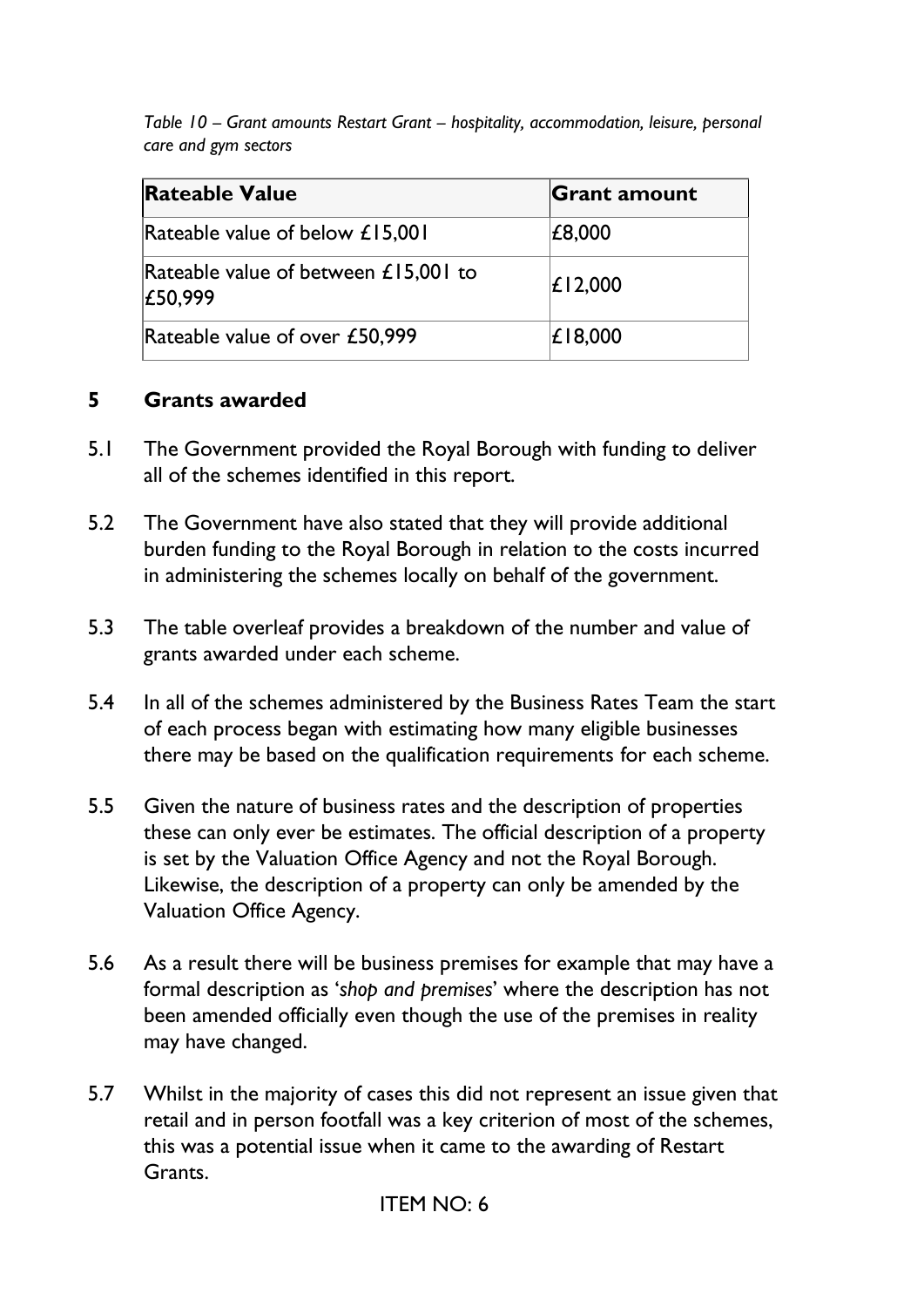*Table 11 – Number and amount of grants awarded via scheme* 

| <b>Scheme</b>                                                | Grant<br><b>Value</b> | No of<br><b>Grants</b><br><b>Awarded</b> | <b>Value of</b><br><b>Grants</b><br><b>Awarded</b> |
|--------------------------------------------------------------|-----------------------|------------------------------------------|----------------------------------------------------|
| Local Restrictions Support Grant (Closed) Addendum           | £1,334                | 701                                      | £935,134                                           |
|                                                              | £2,000                | 287                                      | £574,000                                           |
|                                                              | £3,000                | 142                                      | £426,000                                           |
| Local Restrictions Support Grant (Closed)                    | £190.57               | 576                                      | £109,768.32                                        |
|                                                              | £285.71               | 231                                      | £65,999.01                                         |
|                                                              | £428.57               | 123                                      | £52,714.11                                         |
| Local Restrictions Support Grant (Closed) Addendum<br>Tier 4 | £762.29               | 743                                      | £566,381.47                                        |
|                                                              | £1,142.86             | 310                                      | £354,286.60                                        |
|                                                              | £1,714.29             | 162                                      | £277,714.98                                        |
| <b>Local Restrictions Support Grant Sector</b>               | £667                  | <b>Nil</b>                               | Nil                                                |
|                                                              | £1,000                |                                          | £928.57                                            |
|                                                              | £1,500                | Nil                                      | Nil                                                |
| <b>Closed Business Lockdown Payment</b>                      | £4,000                | 763                                      | £3,052,000                                         |
|                                                              | £6,000                | 323                                      | £1,938,000                                         |
|                                                              | £9,000                | 165                                      | £1,485,000                                         |
| Christmas Support Payment for wet-led pubs                   | £1,000                | 69                                       | £69,000                                            |
| Local Restrictions Support Grant (Closed) Addendum           |                       |                                          |                                                    |
| 5 January onwards                                            | £2,001                | 763                                      | £1,526,763                                         |
| 5 January 2021 to 15 February 2021                           | £3,000                | 323                                      | £969,000                                           |
|                                                              | £4,500                | 165                                      | £742,500                                           |
| Local Restrictions Support Grant (Closed) Addendum           |                       |                                          |                                                    |
| 5 January onwards                                            | £2,096                | 759                                      | £1,590,864                                         |
| 16 February 2021 to 31 March 2021                            | £3,143                | 320                                      | £1,005,760                                         |
|                                                              | £4,7 4                | 165                                      | £777,810                                           |
| <b>Restart Grant</b>                                         | £2,667                | 321                                      | £856,107                                           |
| Non-essential Retail                                         | £4,000                | 119                                      | £476,000                                           |
|                                                              | £6,000                | 49                                       | £294,000                                           |
| <b>Restart Grant</b>                                         | £8,000                | 474                                      | £3,792,000                                         |
| Hospitality, accommodation, leisure, personal care           |                       |                                          |                                                    |
| and gym sectors                                              | £12,000               | 212                                      | £2,544,000                                         |
|                                                              | £18,000               | 2                                        | £2,178,000                                         |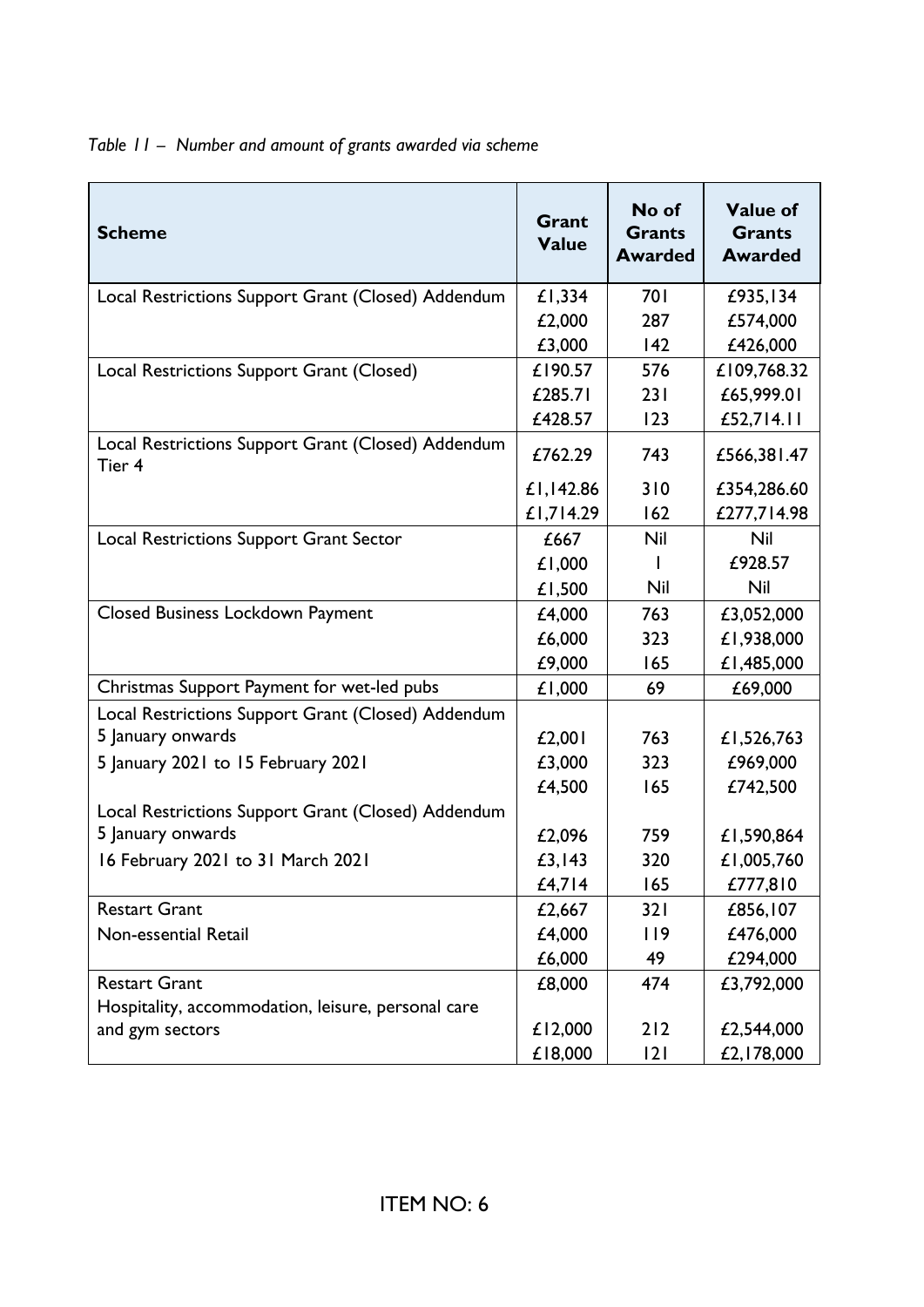- 5.8 Prior to the closure of each of the schemes the Business Rates Team undertook a further "sweep" of businesses that had not applied; undertaking further enquiries, including visiting the business premises where necessary to ensure that all potential qualifying businesses received a further invitation to submit an application for the scheme in good time.
- 5.9 There are a number of reasons why an individual / business may not have submitted an application:
	- A number of properties believed to be occupied were then established to be empty and ineligible for a grant. These relate primarily to those where the Small Business Rate Relief was in place.
	- A number of properties identified were found to have ceased trading.
	- Other properties where the occupying businesses were found to be limited companies in the midst of liquidation or were dissolved
	- Some businesses indicated that they may risk breaching State Aid rules were they to apply.
	- Some businesses declined to submit an application stating that their business had not been adversely affected.
	- Qualifying criteria for some of the grants stated the properties had to used for the sale of goods / provision of services to visiting members of the public; some businesses were not open to the public and were thus ineligible.
	- The guidance also outlined certain service providers that were ineligible such as properties used for medical services (vets, dentists, doctors, osteopaths and chiropractors), financial services, banks, building societies, bureaux de change and professional services (solicitors, accountants, financial advisers).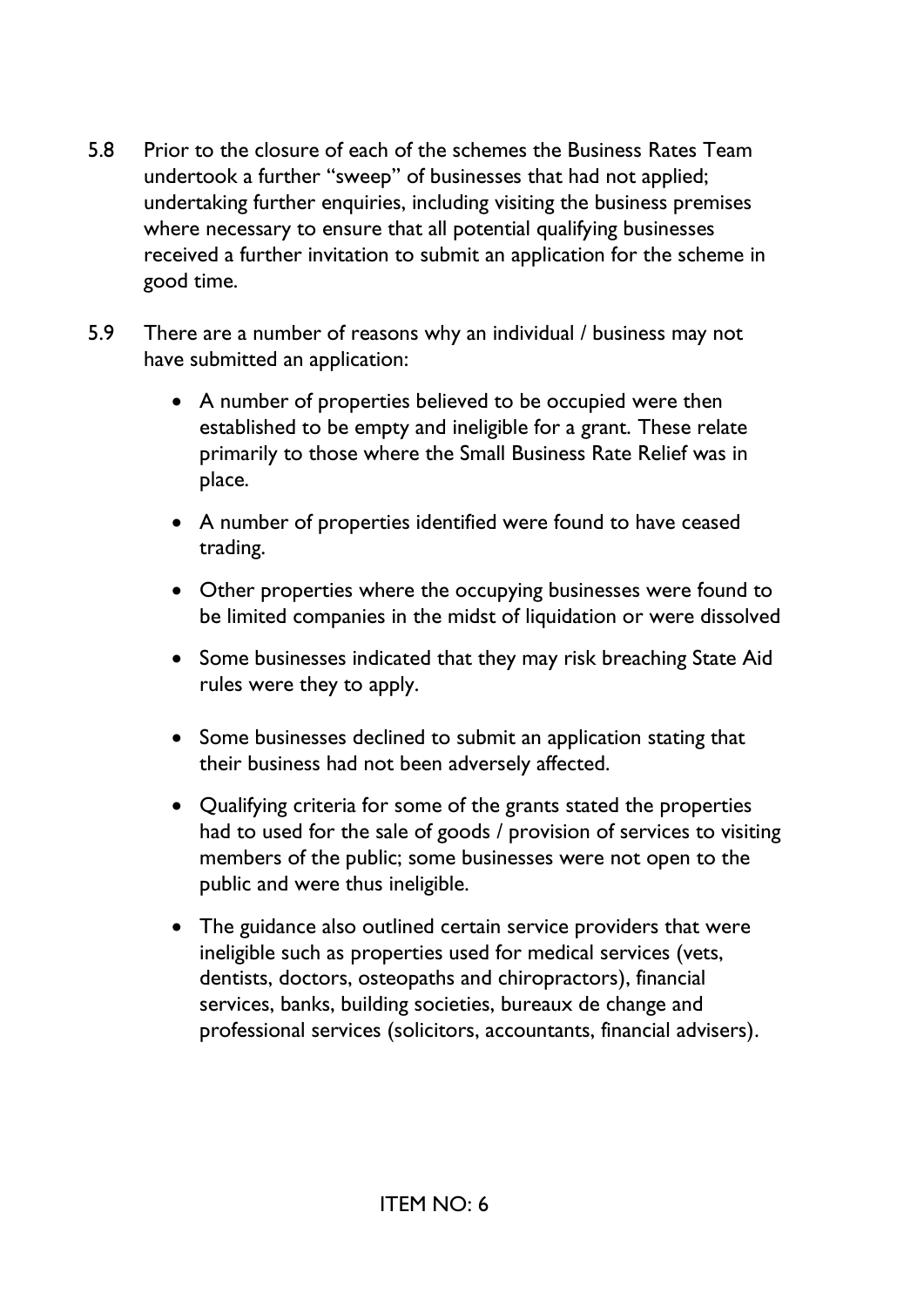- 5.10 There were other individuals / businesses that were ineligible under the grant schemes; businesses occupying shared office spaces, cafes in parks and some individuals / businesses who provided support services to other companies in the retail, hospitality and leisure sector but with no interaction with visiting members of the public.
- 5.11 In instances where the individual / business was ineligible for support under the various schemes for business rate payers, the Business Rates Team referred the individual / business to colleagues in the Directorate of Regeneration Enterprise and Skills who were administering the discretionary award schemes; the Additional Restrictions Grant and the Local Restrictions Support Grant (Open) schemes.

## **6 Appeals**

- 6.1 Whilst there was no formal right of appeal against the Royal Borough's decision to withhold a grant, it was determined when designing the application process that in the event of a complaint or dispute as to eligibility that the decision of the Business Rates Team would be reviewed by the Assistant Director of Finance (Governance & Audit).
- 6.2 This facilitated a consistent and transparent approach and for reviews to be conducted speedily.
- 6.3 Whilst there were no instances where a decision of the Business Rates Team required 'overturning' there were a small number of cases where it was identified that technically the businesses were ineligible for grant assistance and some where once further enquiries were conducted it became clearer that the decision not to award the grant was fully justified.
- 6.4 Although not representing an appeal as such given the nature of the property descriptions and the change of usage of some properties there were instances where Restart Grant applications were invited under the non-essential retail strand where it was later established that the premises and the nature of business qualified under the hospitality, leisure or personal care strand.
- 6.5 In each instance the Business Rates Team ensured that the correct (and higher value) grant was awarded to the applicant.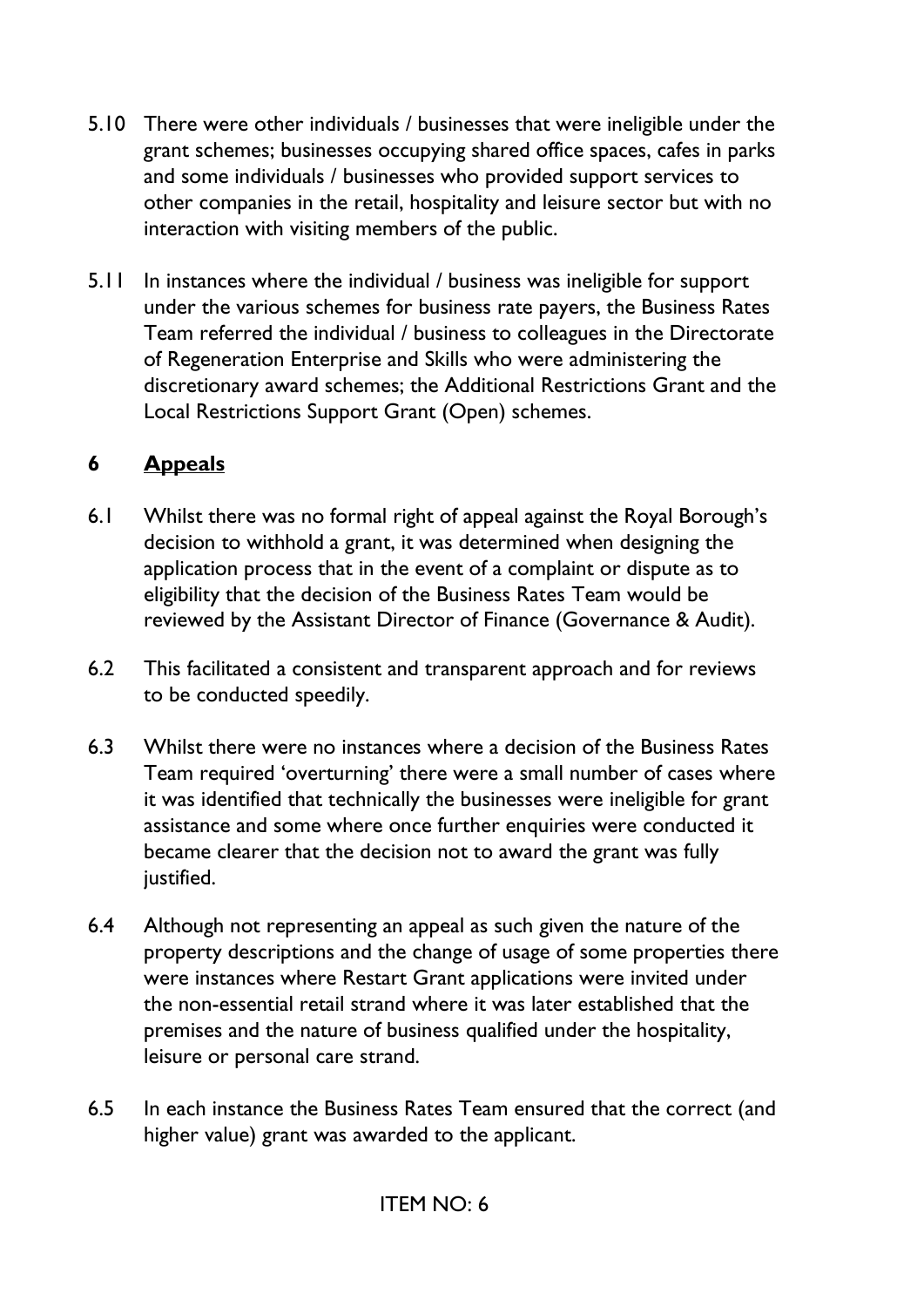# **7 Statistical Returns**

- 7.1 Given that the schemes were funded by the Government part of the overall process required the monitoring and provision of statistical returns detailing information such as the volume of applications, payments awarded and instances of potential fraud.
- 7.2 The Royal Borough is required to provide a weekly return to the Government, specifically the Department for Business, Energy and Industrial Strategy detailing all grant payments awarded in respect of the business support grant schemes running at that time, including any discretionary grant schemes, not just those administered by the Business Rates Team.
- 7.3 A further statistical return providing greater detail is also required by the Department for Business, Energy and Industrial Strategy on a monthly basis.

## **8 Fraud**

- 8.1 At the Panel meeting in October 2020, Members were advised of fraudulent activity in relation to the Small Business Grant and the Retail Hospitality and Leisure Grant schemes that were introduced at the beginning of the response to the pandemic.
- 8.2 Internal Audit & Anti-Fraud assumed responsibility for these investigations with support from the Business Rates Team.
- 8.3 Utilising powers under the Proceeds of Crime Act 2002 the Financial Investigator located within Internal Audit & Anti-Fraud has sought Production Orders at Crown Court to obtain information and bank statements for the accounts into which the grant monies were paid.
- 8.4 The Financial Investigator has also sought Restraint Orders on a number of bank accounts so that the funds in the accounts could be frozen until the investigation is completed.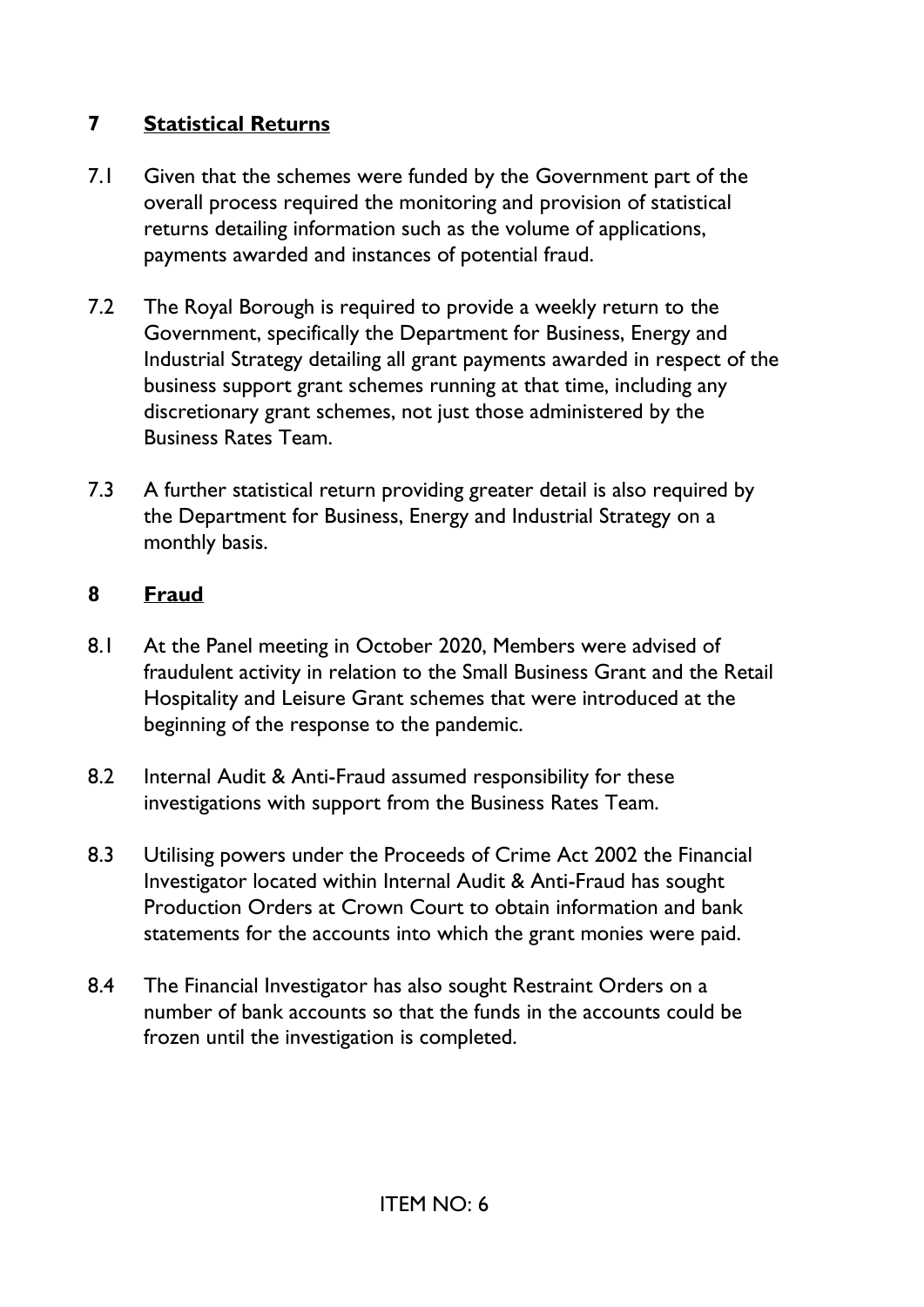- 8.5 The National Fraud Initiative administered by the Cabinet Office also subsequently operated a data matching initiative which took business grant payment data from every local authority.
- 8.6 The output from the initiative was received in late April 2021 and mainly highlighted instances where more than one Small Business Grant had been awarded to the same individual / business bank account.
- 8.7 The majority of cases identified by the data matching exercise all had genuine reasons as to why the individual / business would have received more than one grant.
- 8.8 Internal Audit are conducting further enquiries in relation to 6 matches received from the data output.
- 8.9 There has been very little fraudulent activity seen in relation to the subsequent grant schemes detailed in this report. As part of the initial schemes the datasets and records held by the Business Rates Team have been reviewed and updated based on the information gleaned and grant applications received.
- 8.10 This has in turn restricted the opportunity for fraudulent applications. Whilst there have been specific grant applications that have raised concerns, both the Business Rates Team and Internal Audit have had the opportunity to examine individual applications and determine whether they meet the eligibility criteria.
- 8.11 It is not known whether the Cabinet Office will operate a similar data matching exercise in respect of the latter grant schemes introduced by the government.

## **9 Conclusion**

9.1 The Finance and Legal Services Directorate has responded well in these unprecedented times in relation to the business grant schemes, becoming a critical front-line service, which was enabled through close working and collaboration between the Business Rates, Treasury Management, Financial Systems, Internal Audit & Anti-Fraud and Web Design teams to ensure that the grant payments reached the businesses within the Royal Borough speedily and efficiently.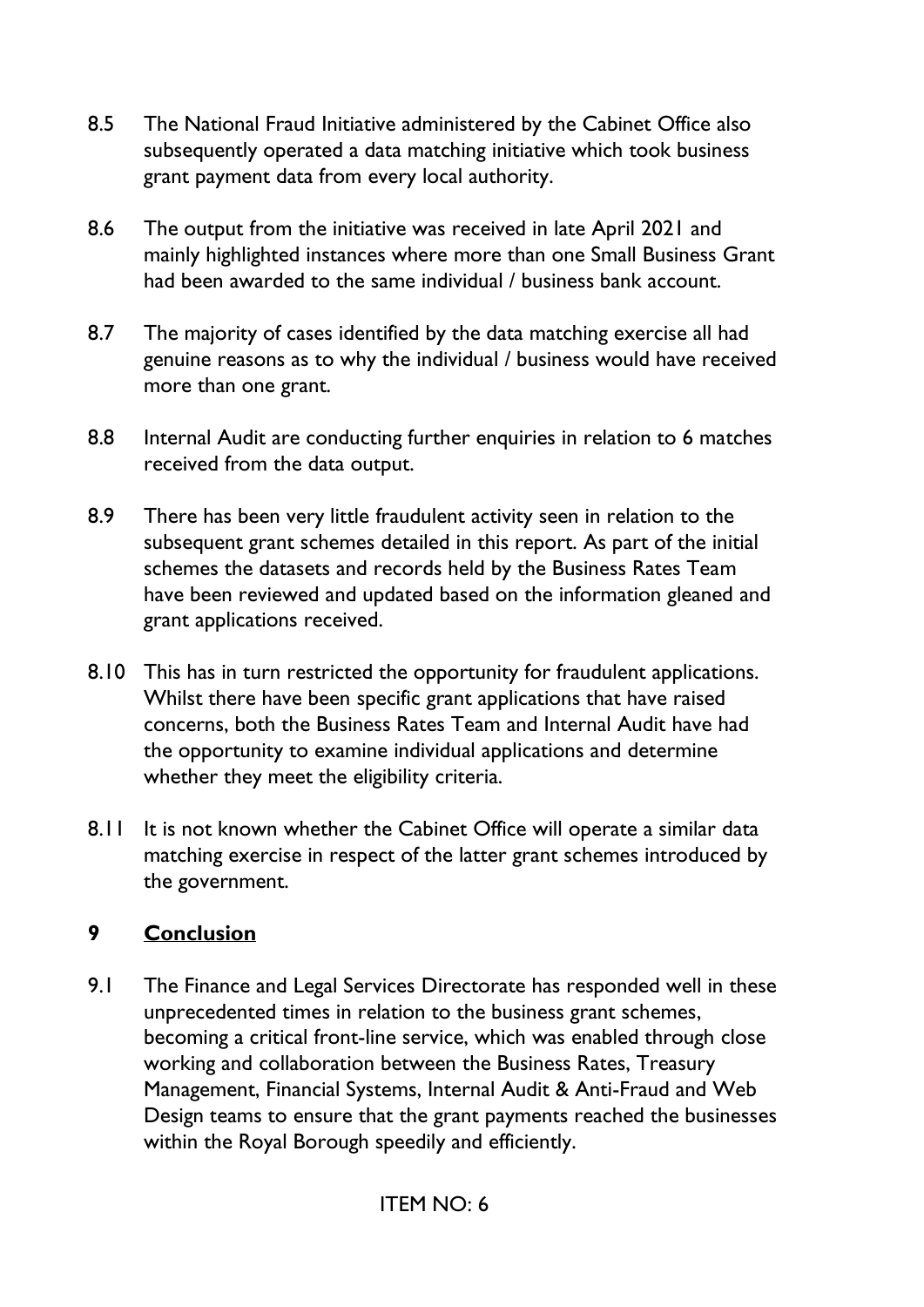9.2 The Business Rates Team in particular has performed extraordinarily well in the face of such high demand for its services within such a short timeframe; creating and implementing application and payments processes, managing the ongoing contact, engagement and response to individual businesses.

| $\overline{10}$ |  |  | <b>Cross Cutting Issues and Implications</b> |
|-----------------|--|--|----------------------------------------------|
|                 |  |  |                                              |

| <b>Issue</b>                                  | <b>Implications</b>                                                                                                                                                                                                                                                                                       | Sign-off                                                                                              |
|-----------------------------------------------|-----------------------------------------------------------------------------------------------------------------------------------------------------------------------------------------------------------------------------------------------------------------------------------------------------------|-------------------------------------------------------------------------------------------------------|
| <b>Legal including</b><br>Human Rights<br>Act | The report asks members to note the<br>work carried out by the Council<br>exercising emergency powers to<br>provide business rates grants in<br>response to the Covid-19 pandemic.<br>No legal issues arise.                                                                                              | Azuka Onuorah<br>Head of Legal<br><b>Services</b><br>26th August<br>2021                              |
| <b>Finance</b>                                | This report provides an update on the<br>administration of the Business Rates<br>Grants schemes set up by the<br>Government to support businesses in<br>response to the Covid-19 pandemic.<br>The various schemes are detailed in<br>sections 4-5. The grants are funded by<br><b>Central Government.</b> | <b>Michael Bate</b><br>Assistant<br>Director of<br>Corporate<br><b>Finance</b><br>24th August<br>2021 |
| <b>Equalities</b>                             | The decisions recommended through<br>this paper relate to the implementation<br>of a government grant to businesses<br>and have a remote or low relevance to<br>the substance of the Equality Act.<br>There is no apparent equality impact<br>on end users.                                               | <b>Cathy Howell</b><br>Head of<br>Revenue &<br>Debt<br>23rd August<br>2021                            |
| <b>Climate</b><br>change                      | The decisions recommended through<br>this paper have a remote or low<br>relevance to the substance of the<br>Greenwich Carbon Neutral Plan.                                                                                                                                                               | <b>Cathy Howell</b><br>Head of<br>Revenue &<br>Debt<br>23rd August<br>2021                            |